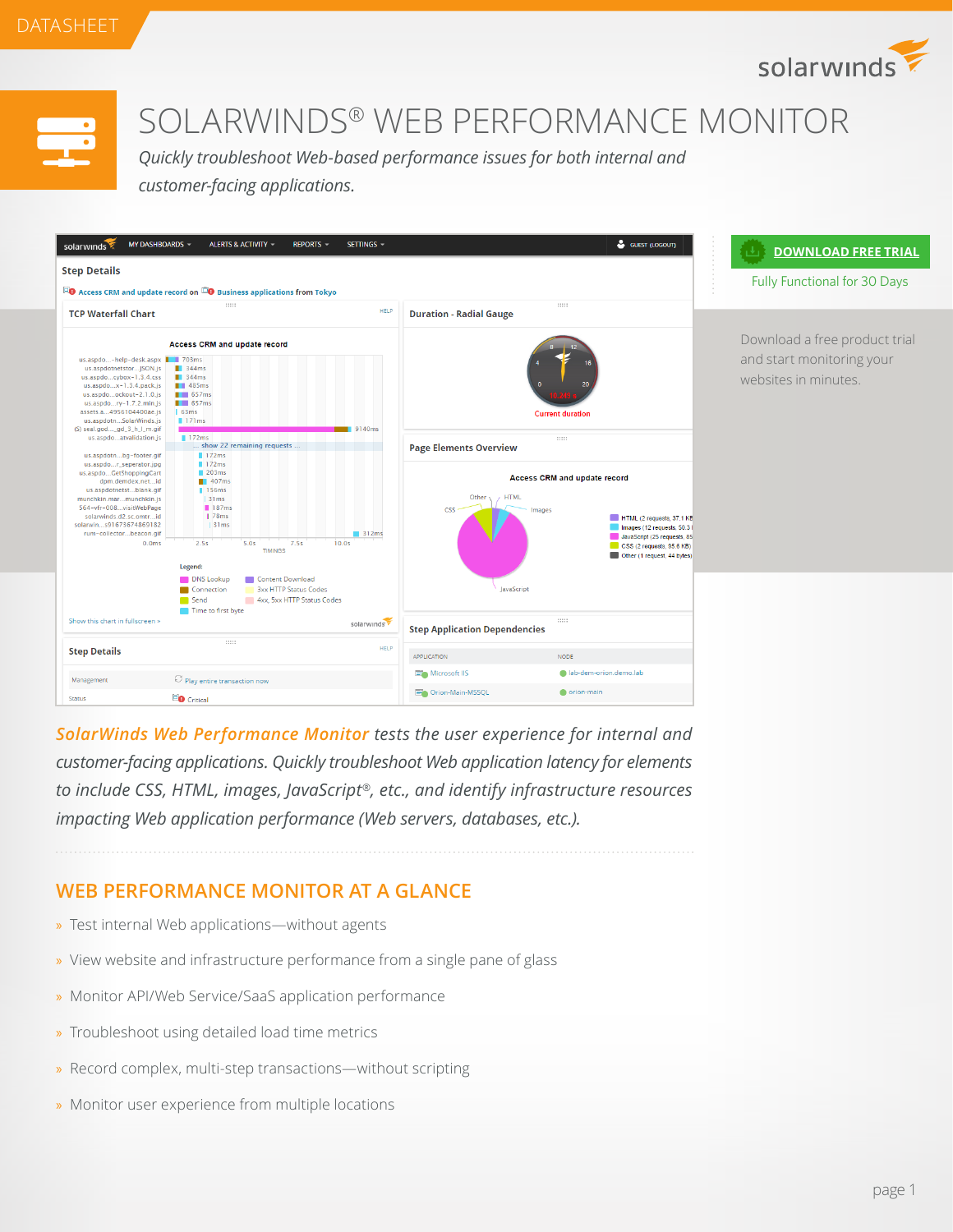

# **FEATURES**

# **Monitor Internal, SaaS-Based and Customer-Facing Web Apps**

Easily monitor Web applications such as CRM, ERP, HR, supply chain, help desk, intranet, etc. Because Web Performance Monitor is installed within your firewall, monitoring an internal company website is secure, and no agents are required.

## **Application Stack Management Dashboard**

When using Web Performance Monitor in conjunction with other SolarWinds products (Server & Application Monitor, Virtualization Manager, Storage Resource Monitor), you can map the relationship between a Web transaction or page to its supporting infrastructure elements like Web servers, application servers, databases, virtual infrastructure, and storage resources. This allows you to see the underlying application components and their current status that could affect end-user performance and SLAs. When you identify slow user experience in Web Performance Monitor, you will also see the app servers, Web servers, and databases that are impacting performance.

## **API/Web Service/SaaS Application Performance**

Modern Web applications connect to 3rd-party applications for added functionality. With SolarWinds website monitoring software, you can quickly recognize if Web services are causing a slow user experience.

#### **Troubleshoot With Detailed Load Time Metrics**

Use TCP waterfall charts to quickly identify what page elements are taking the most time to load. Monitor website elements such as HTML, CSS, JavaScript, images, etc., as well as their overall performance and load metrics. Get notified if images are not matching and for incomplete or slow transactions that affect app performance.

#### **Easy-to-Use Transaction Recorder**

Quickly and easily record complex, multi-step transactions with no scripting involved.

#### **Monitor Transactions From Multiple Locations**

Web Performance Monitor is flexible and lets you monitor transactions from wherever you want, including locations within your firewall or from your Amazon EC2® instances.

## **Simple Pricing Model**

To determine the number of licenses you need, multiply the number of recordings (transactions) by the number of locations you want to monitor from. There are no added charges for alerts, and you can monitor multiple pages in each recording.

#### **[DOWNLOAD FREE TRIAL](http://www.solarwinds.com/register/registrationb.aspx?program=1577&c=70150000000PBDr)**

Fully Functional for 30 Days

 *I was impressed that we were up and running within 30 minutes of downloading the software. I dare anyone to find a product that is as easy to install, set up, integrate, and get into production.*

> — Evan Marks, Infrastructure Manager at COCC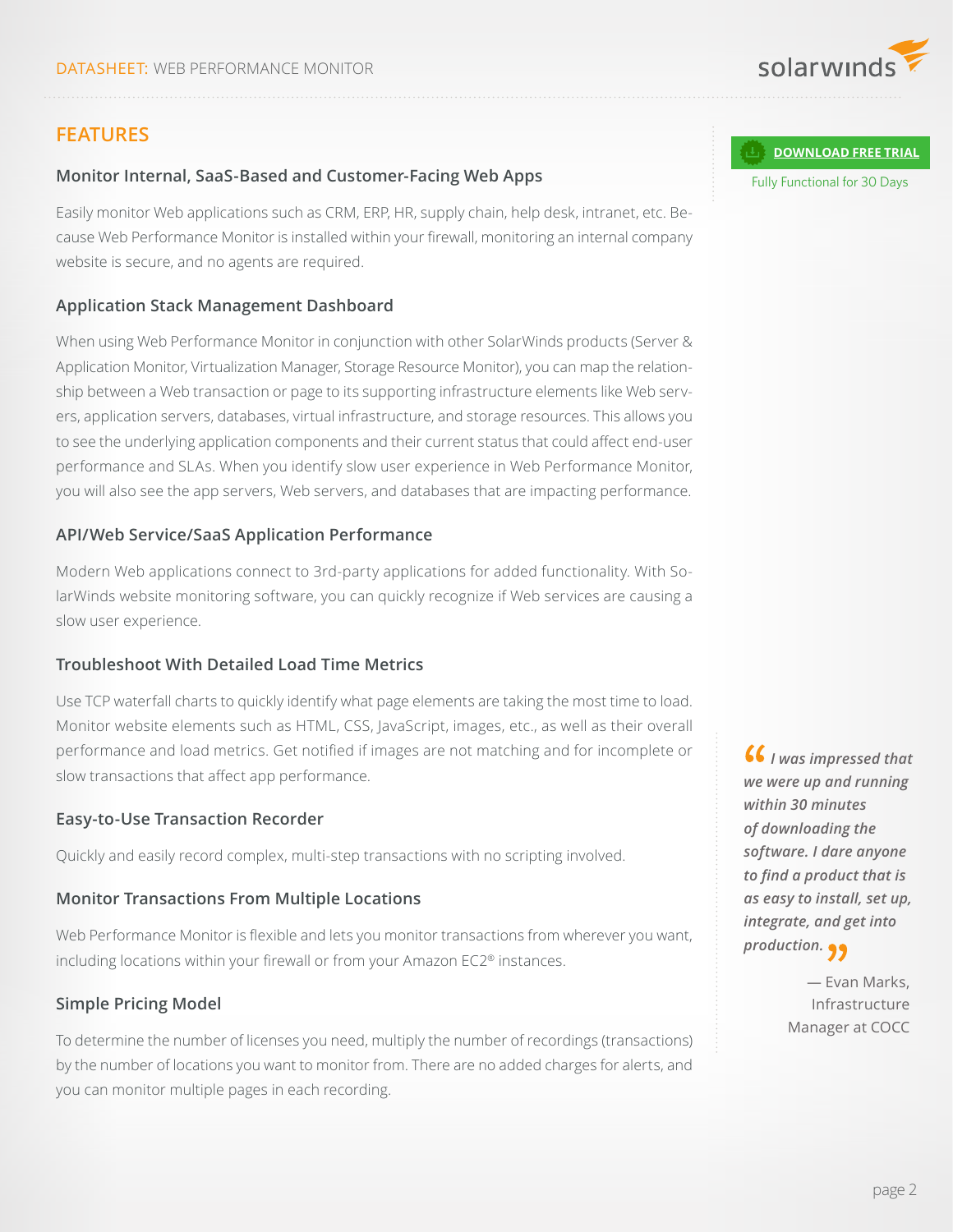

# **Transaction Alerting/Notifications**

Set warnings and custom timing thresholds for individual steps and entire transactions. Get notified automatically when a transaction fails, indicating an application failure.

## **Website & Web App Performance Reporting**

Web-based reports make it easy to generate quick reports on page load speeds, transaction health, website availability, and other key performance metrics.

## **Custom Properties**

Give additional structure to your transactions. Create dynamic groups, account limitations, or groups for various resources.

## **Multi-Tenant UI**

Monitor Web applications and websites for global businesses and for IT shops that manage multiple business services and applications.

#### **Intuitive Dashboards**

Web-based dashboards help you quickly drill down to the root cause of a Web application issue.

# **SYSTEM REQUIREMENTS**

| <b>HARDWARE</b>         | <b>MINIMUM REQUIREMENTS</b>                                          |
|-------------------------|----------------------------------------------------------------------|
| CPU                     | 3GHz                                                                 |
| Memory                  | 3GB                                                                  |
| Hard Drive              | 20GB                                                                 |
| <b>SOFTWARE</b>         | <b>MINIMUM REQUIREMENTS</b>                                          |
| <b>Operating System</b> | Windows Server <sup>®</sup> 2008 R2 SP1, 2012, 2012 R2               |
| .NET Framework          | Version 4.5                                                          |
| Database                | Supports Express, Standard, or Enterprise versions of the following: |
|                         | · SQL Server 2008, 2008 SP1, 2008 SP2, 2008 SP3, or 2008 SP4         |
|                         | · SQL Server 2008 R2, 2008 R2 SP1, 2008 R2 SP2, or 2008 R2 SP3       |
|                         | · SQL Server 2012, 2012 SP1, 2012 SP2, or 2012 SP3                   |
|                         | · SQL Server 2014, or 2014 SP1                                       |
|                         | · SQL Server 2016                                                    |
|                         |                                                                      |
| Web Server              | Microsoft <sup>®</sup> IIS, version 7.5 and higher, in 32-bit mode   |

*These are minimum requirements. See the [Admin Guide](http://www.solarwinds.com/documentation/en/flarehelp/wpm/default.htm#orionwpmadminguide-installingthewpmserverandwebconsole.htm) for full specifications.*

Fully Functional for 30 Days